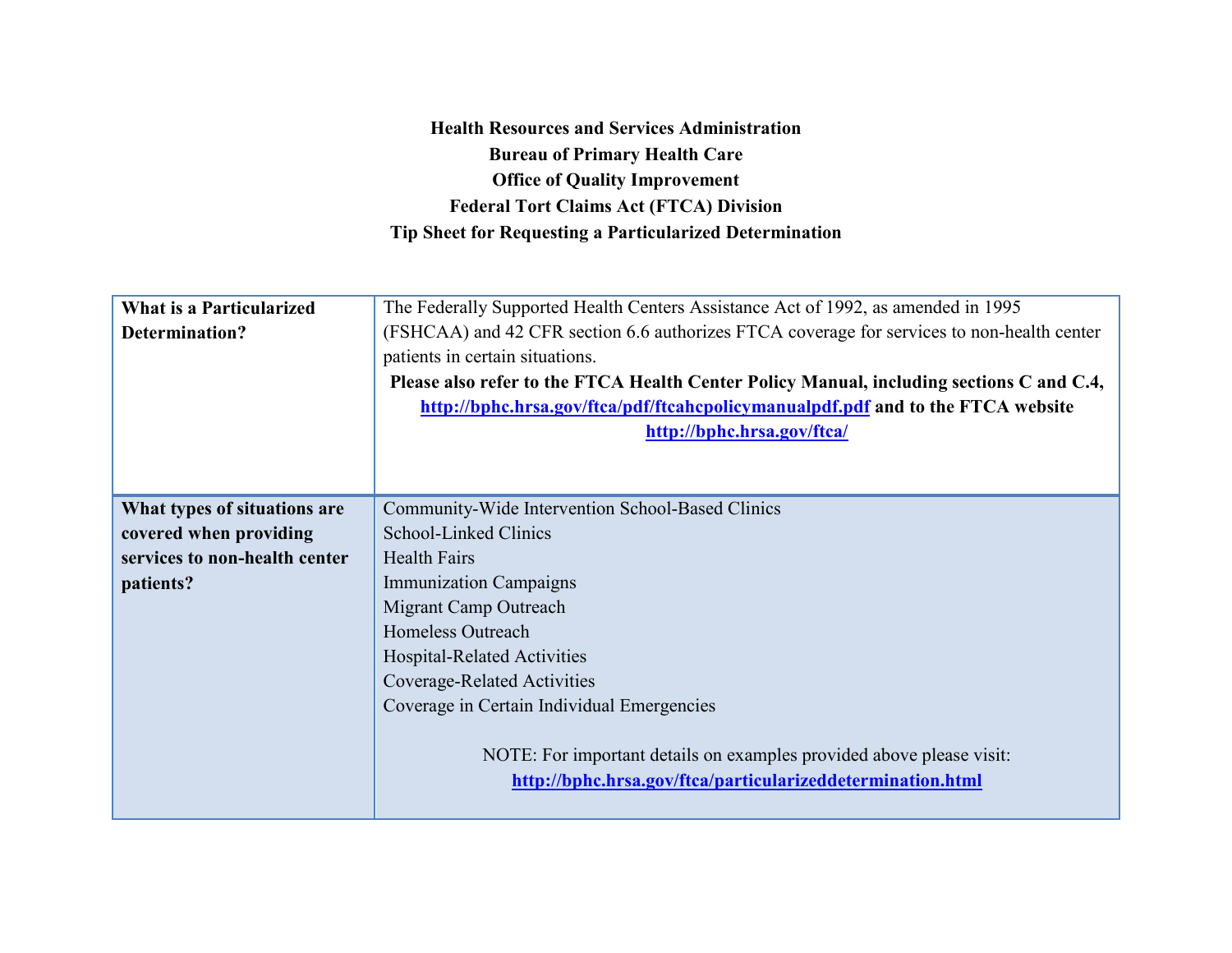| How can health centers be       | Health Centers may request consideration for a particularized determination of coverage for          |
|---------------------------------|------------------------------------------------------------------------------------------------------|
| covered for situations that are | services in the health center's approved scope of project and for situations that are similar to but |
| similar to but do not exactly   | do not exactly match one of the above listed activity examples.                                      |
| match one of the above listed   |                                                                                                      |
| activity examples?              |                                                                                                      |
|                                 |                                                                                                      |
| How does a health center        | Requests for particularized determinations should be sent to $f_1$ teapd $\omega$ hrsa.gov.          |
| request a particularized        | Requests must provide a narrative explanation, signed by the Chief Executive Officer of the          |
| determination?                  | Health Center. Job descriptions/positions, how the activity will benefit the Health Center's         |
|                                 | patients, how the activity is related to the health center's approved scope of project, related CME  |
|                                 | information, and/or other relevant agreements or arrangements must be included or attached with      |
|                                 | the request to show how the health center will implement the activity for which FTCA coverage        |
|                                 | is sought.                                                                                           |
|                                 |                                                                                                      |
|                                 | Please refer to the FTCA website (http://bphc.hrsa.gov/ftca/) and the FTCA Health Center Policy      |
|                                 | Manual, including sections C and C.4.                                                                |
|                                 | http://bphc.hrsa.gov/ftca/pdf/ftcahcpolicymanualpdf.pdf                                              |
|                                 |                                                                                                      |
|                                 |                                                                                                      |
| What must be included in the    | A request for a particularized determination of FTCA coverage must include the name, address         |
| request for a particularized    | and H80 number of the FTCA deemed health center, and provide a narrative explanation, signed         |
| determination? (NEW)            | by the Chief Executive Officer of the Health Center, and include sufficient detail to determine:     |
|                                 | What services are provided;<br>$\bullet$                                                             |
|                                 | Who provides the services;                                                                           |
|                                 | Where, when and for how long the services are provided;<br>٠                                         |
|                                 | Why health center personnel are needed to provide such services; and                                 |
|                                 | How these services benefit the patients of the covered entity.<br>$\bullet$                          |
|                                 |                                                                                                      |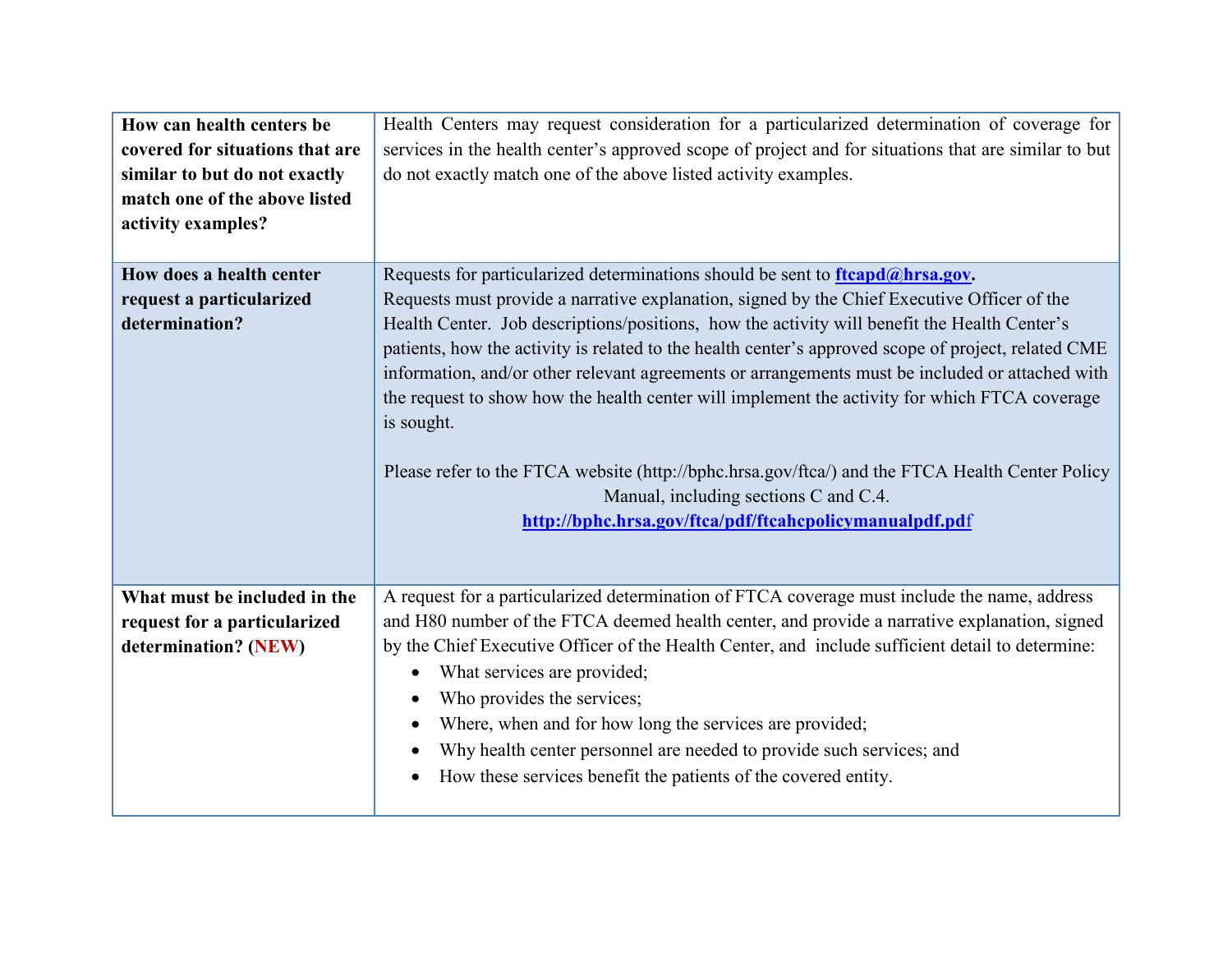| <b>What information will</b><br>facilitate a determination?                          | The application for a particularized determination must also provide sufficient information for<br>HRSA/BPHC to determine:<br>How the provision of services to non-health center patients will benefit patients of the<br>$\bullet$<br>health center and general populations that could be served by the health center through<br>community-wide intervention efforts within the communities served by such entity;<br>How the provision of the services to non-health center patients facilitates the provision of<br>$\bullet$<br>services to patients of the health center;<br>How such services are otherwise required to be provided to non-health center patients<br>$\bullet$<br>under an employment contract or similar arrangement between the health center and the<br>covered individual. |
|--------------------------------------------------------------------------------------|------------------------------------------------------------------------------------------------------------------------------------------------------------------------------------------------------------------------------------------------------------------------------------------------------------------------------------------------------------------------------------------------------------------------------------------------------------------------------------------------------------------------------------------------------------------------------------------------------------------------------------------------------------------------------------------------------------------------------------------------------------------------------------------------------|
| What is an example of a<br>typical particularized<br>determination request?<br>(NEW) | An FTCA deemed health center requests coverage for a short term continuing medical education<br>(CME) training for a clinician at a four-day outpatient family medicine experiential CME<br>conference and, as part of the training, the clinician will provide care to non-health center<br>patients at a non-health center site. The request includes an explanation of how the training will<br>ultimately benefit the health center's patients and lists the goals of the training activity as well as<br>What services will be provided;<br>$\bullet$<br>Who will provide the services and how will they be supervised; and<br>Where, when and for how long the services will be provided.                                                                                                      |
| <b>How do I contact HRSA</b><br>regarding particularized<br>determinations?          | All particularized determination related questions or requests should be sent to<br>ftcapd@hrsa.gov                                                                                                                                                                                                                                                                                                                                                                                                                                                                                                                                                                                                                                                                                                  |

<u>and the se</u>

Е